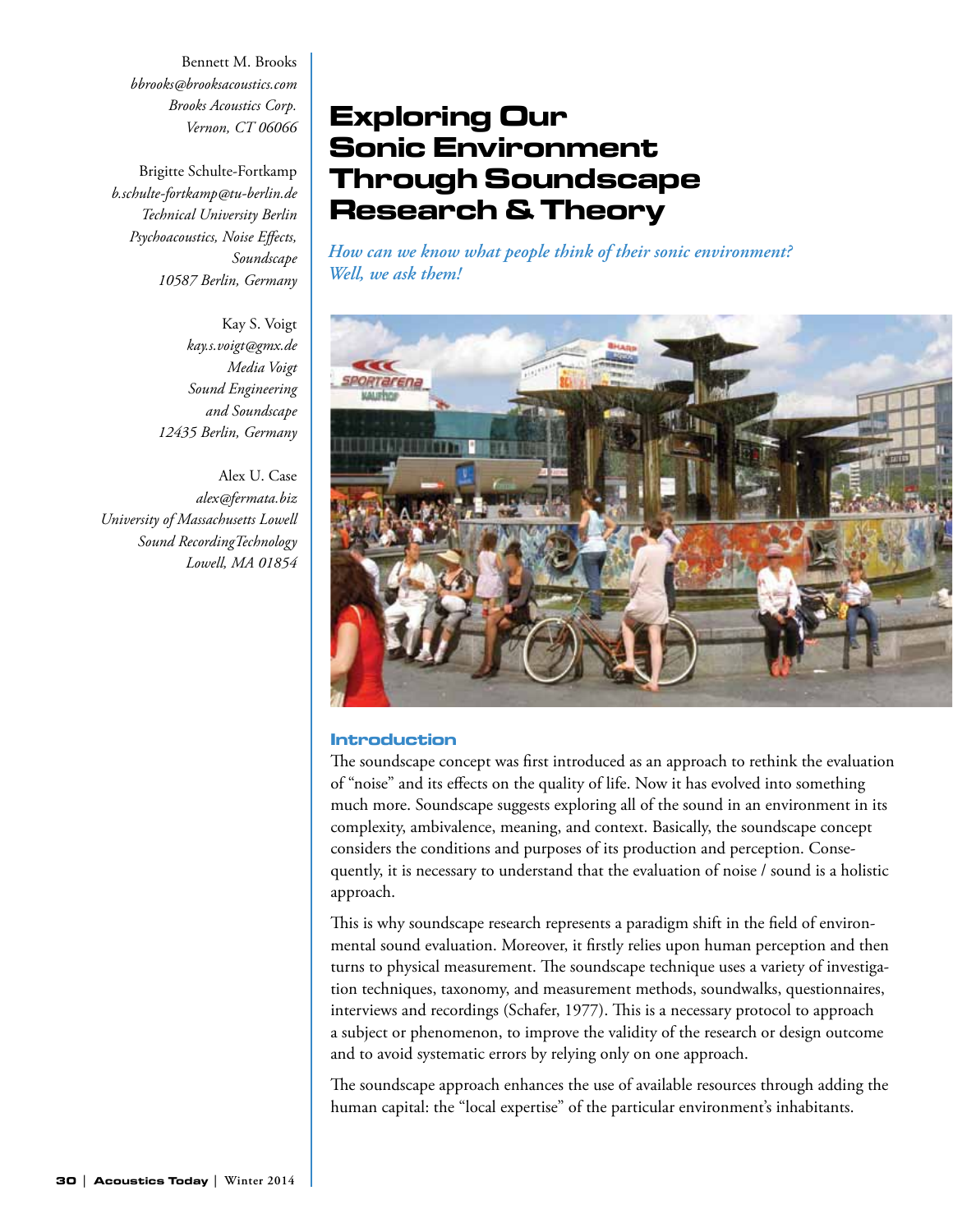*Figure 1 : Typical urban public space for soundscape studies. Alexanderplatz, Berlin (2011)*



This it is why it is of primary importance that physical noise criteria match perceptive descriptors with perception being the leading factor. As a result, we can better match the inhabitants' needs and desires with an implemented design scheme. For example, in the community noise field, we can correlate complaints of people living in a certain place with metrics for policy. In the architectural design field, we can create a built environment which aligns the designer's aesthetic vision and the users' comfort, effectiveness and sense of well-being. This process also has its parallels in the field of sound recording and musical composition. Concerning interdisciplinarity, the methods of psychology and sociology, to engineering and design analyses are introduced to guarantee the combination of perceptual and physical tools for the planning of a multitude of land uses and building structures.

#### **Background**

Soundscape studies have a rich tradition. The term as we use it today was introduced by R. Murray Schafer in 1977. Since then, this idea has been the subject of much research and application. A description of the work in progress up to now was presented in *Acoustics Today* (Schulte-Fortkamp et al. 2007), and in special issues in Soundscape (Schulte-Fortkamp and Dubois 2006) and the *Journal of the Acoustical Society of America* (Schulte-Fortkamp and Kang 2013).

Because the soundscape field has evolved differently around the world, as well as across disciplines, there is a diversity of opinions about its definition and aims. Consequently, the use of the term 'soundscape' has become idiosyncratic and ambiguous. The International Standard ISO/DIS 12913-1 (2013). aims to enable a broad international consensus on the definition of 'soundscape,' to provide a foundation for communication across disciplines and professions with an interest in soundscape (Brown, et al., 2011). The standard distin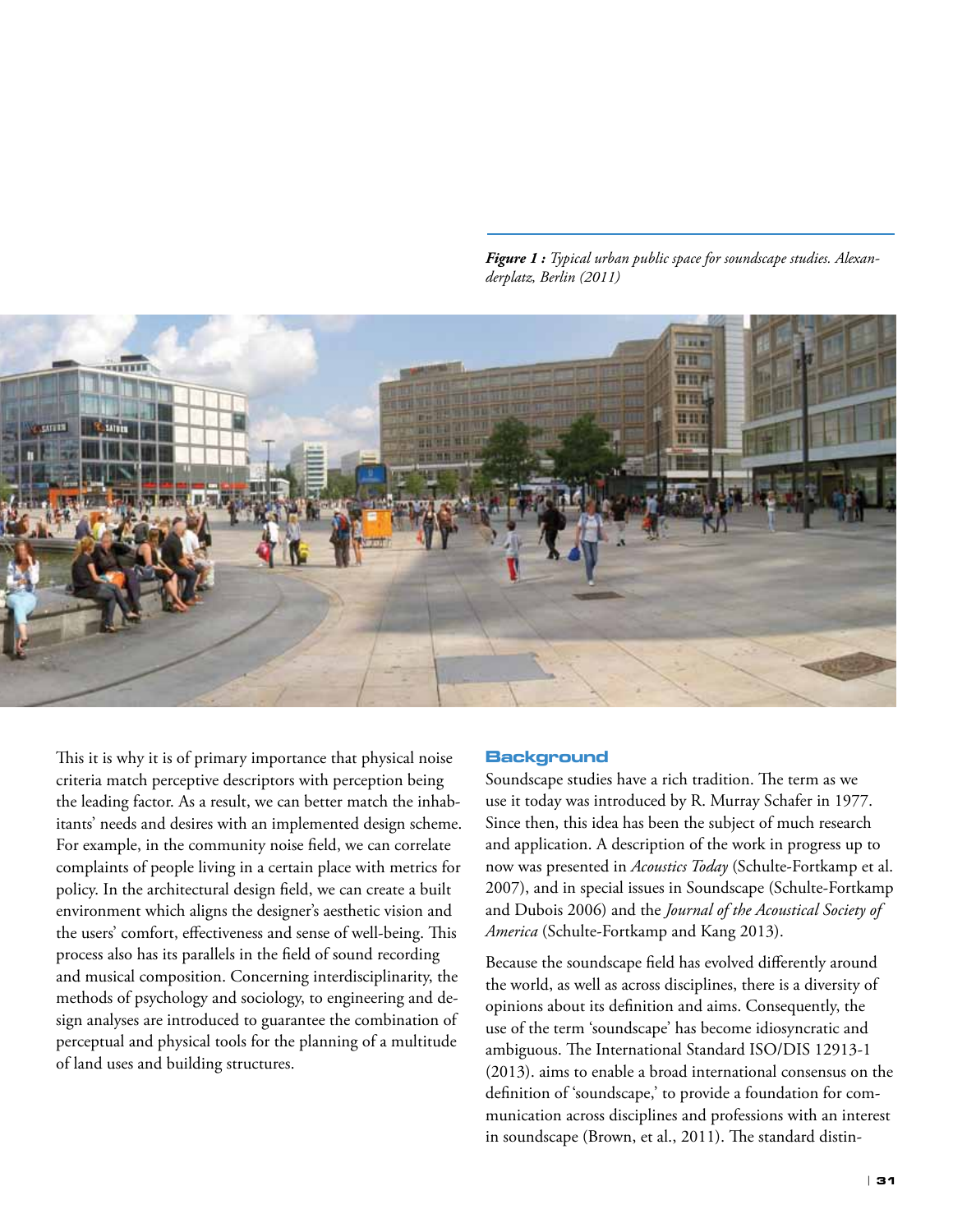guishes the perceptual construct (soundscape) from the physical phenomenon (acoustic environment), and clarifies that soundscape exists through human perception of the acoustic environment. For the purpose of the International Standard, soundscape will be understood as a perceptual construct that is related to a physical phenomenon.

#### Current Status

Soundscape research represents a paradigm shift as it firstly counts on human and social sciences (e.g. psychology, sociology, architecture, anthropology, medicine) and then on physics, but also takes into account the diversity of soundscapes across countries and cultures. Governments have sponsored much of the recent soundscape research. So, given the simple objective to reduce the noise level (the main focus, for example of the European Union (EU) environmental noise policy) it was found that the Environmental Noise Directive (2002/49/EC) does not necessarily lead to improved quality of life in urban/ rural areas. Thus, a new multidisciplinary approach is essential as provided through the EU COST (European Cooperation in Science and Technology) Action TD0804 on Soundscape of European Cities and Landscapes, which includes 52 participants from 23 countries participating in COST, including 10 participants from outside Europe. As an outcome of this action a practical guidance in soundscape research is available (Kang, et al., 2013).

#### Collaborations

There have also been collaborations with soundscape researchers in other networks, such as the Global Sustainable Soundscape Network (GSSN)www.greener-cities.eu. funded by the USA National Science Foundation, further COST Actions, and a number of EU projects including the "Holistic and Sustainable Abatement of Noise by optimized combinations of Natural and Artificial means" (HOSSANA)www.greenercities.eu. and the urban sound planning project SONORUSwww.fp7.sonorus, further EU networks such as European Network on Noise and Health (ENNAH)www.ennah.eu.

# What is central to soundscape research focused on noise and its perception?

While classical noise indicators are known to show strong limitations under certain sound conditions (low frequency noise, tonal components, multisource environments), it is central to soundscape research and implementation to fit the applied indicators to the perception and the appraisal of the concerned people. The fit of indicators also depends, however, on the type of investigated soundscape. It is extremely important that the fit of indicators reflects the situation and context (personal, social, cultural, land use, economic, geographic) which define the sonic listening space, and also enables tracing dynamic changes like time variances of the soundscape over the day or seasons *(Figure 1 - previous page).*

# Overarching main requirements and some of the associated questions for indicators should be:

- To support acoustical appraisal: Acoustic distinction of the variety of soundscapes (Why does this place sound different? What is unique?)
- To support psycho-physiological appraisal: Assess the grade and type of neurophysiologic stimulation (Is the soundscape stressing, supporting or relaxing? Which emotions are linked to it?)
- To support context appraisal: Assess the person-environment fit (Are there sounds or sound components which interfere with intentions / expectations / meaning or support these? Are there other sensory factors [visual, vibration, odors] which interact with the sounds in a supporting or distorting way? Is the meaning of this place or the attachment to this place distorted, undermined or supported?)
- To support design or remedial action: Assessing the holistic potential of the place (Are control / coping options available / implementable? Can new meaning / emotions / attachment and social interaction be created to support adaptation and meet expectations?)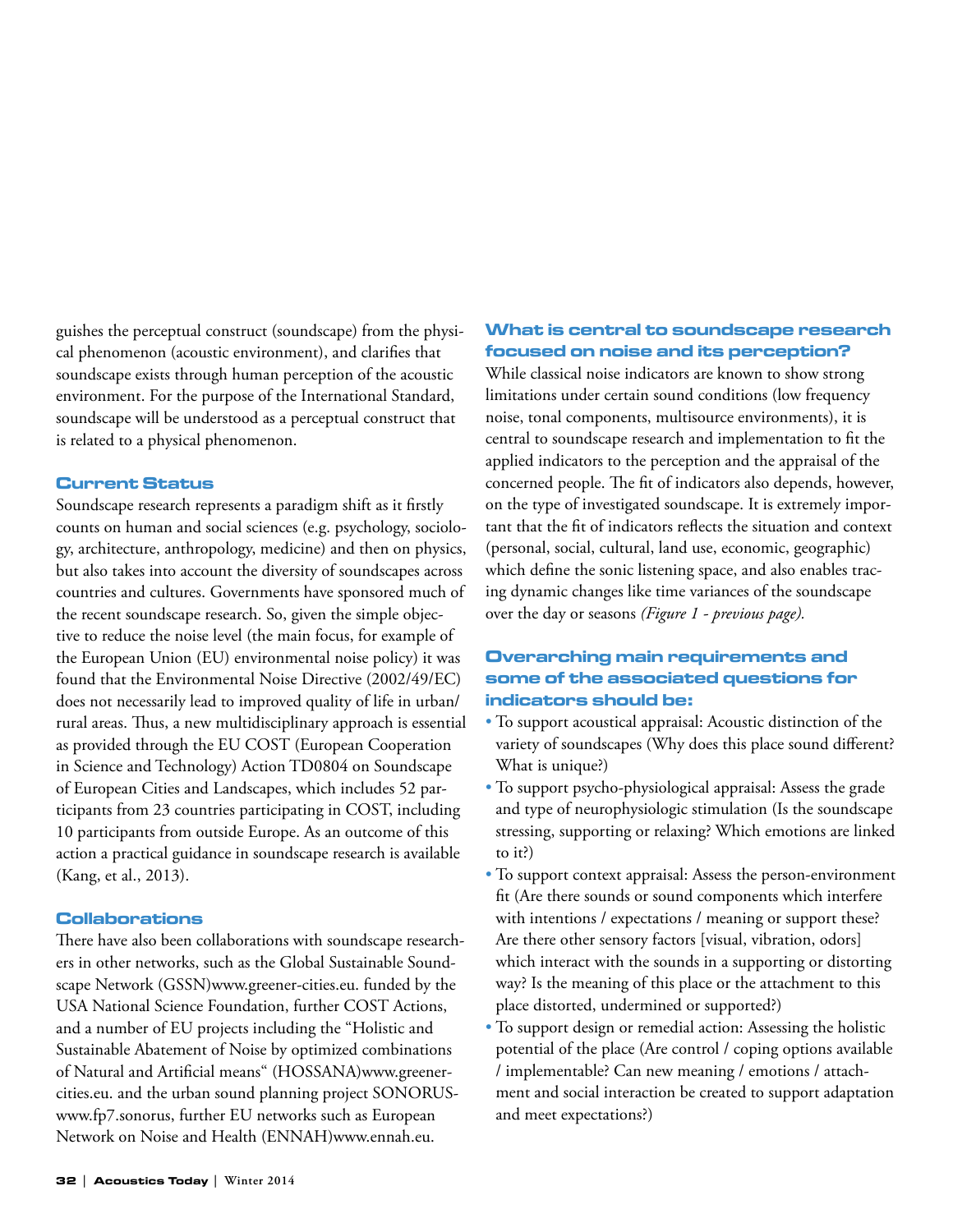In practice there is still a significant gap between soundscape indicators which are used in some standardized way in "measurement by persons" and those applied in "measurement by instruments." For example, psychoacoustic, ecological and landscape acoustics need techniques to be more tightly integrated in such studies to mediate between personal experience and group-area-society requirements and needs. Moreover, only through proper integration of these techniques can the potential of the soundscape approach be implemented in planning and design.

Thus, the soundscape approach relies by definition on this strategy and in the strict sense it can be said: any study which does not use triangulation, that is, a combination of several differing investigative methods, cannot be considered a complete soundscape study. So we must look at each soundscape situation from several viewpoints to obtain a more complete picture of reality!



*Figure 2 : Basic triangulation model in soundscape research and practice (Lercher and Schulte-Fortkamp (2013)*

# Why Triangulation?

The concept of triangulation is borrowed from navigational and land surveying techniques that determine a single point in space with the convergence of measurements taken from

two other distinct points. The idea is that one can be more confident with a result if different methods lead to the same result. Accordingly, triangulation is a powerful technique that facilitates validation of data through cross verification from two or more sources *(Figure 2).* In particular, it refers to the application and combination of several research methodologies in the study of the same phenomenon *(Denzin, 2006; Jonsen and Jehn, 2009).*

#### Soundscape as a resource

Traffic noise sources *(Figure 3)* do not only cause annoyance, but also offer non-visual orientation in one's daily life. Subconscious routines reduce the effort of paying attention. To discuss the contribution of soundscape research in the area of community noise soundscape is understood as a resource, from which benefit is produced.

Typically, resources may be defined materials, money, services, staff, or other assets that are transformed to produce benefits to the interested parties, and in the process may be consumed or made unavailable. Benefits of resource utilization may include increased wealth, meeting needs or wants, proper functioning of a system, or enhanced well-being. From a human perspective a natural resource is anything obtained from the environment to satisfy human needs and wants. Central to soundscape analysis is placing sound in a context, with noise and sound linked to activity at realistic study sites. The listener's sensational reality depends on the combination of their socio-cultural background and the psychological dimension with the acoustical setting. The acoustical socialization (acoustical biography) and action frame of reference of the concerned residents will also influence environmental noise evaluation. Therefore, tools for the exploration of the soundscape, microscopic as well as macroscopic, are needed. Clearly, the concept of sound as a resource reaches across a broad range of applications. For example, in architectural design, the introduction of artificial "noise," known as sound masking, can greatly improve the speech privacy, comfort, and effectiveness of workers in open-plan office environments.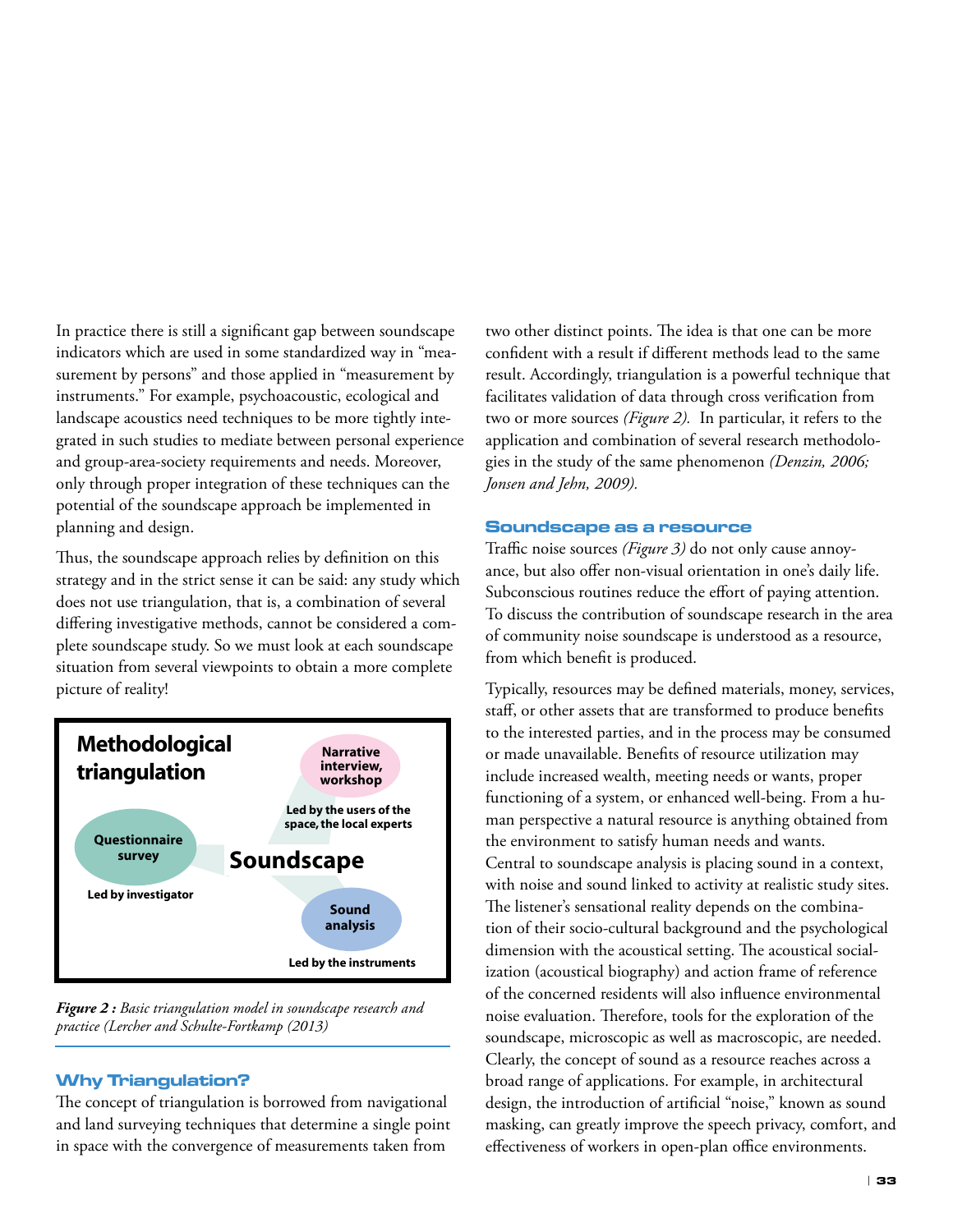

*Figure 3 : Traffic noise sources, Broadway, New York City (2012)*

Similarly, in music composition and sound recording, the introduction of intense elements of volume or dissonance at the right moment can evoke the desired emotional response of the audience.

# Needs – What must soundscape researchers and theorists do going forward?

Beside the involvement of different disciplines, it is important to define areas of future research that will build the platform for further development. These include the areas of economics, noise policy-standards, and combined effects. Also vital is research into common protocols, cross cultural studies, education about soundscape, combined measurement procedures, the perception of the character of sounds, and cross cultural questionnaires. Moreover, the importance of survey site selection has to be emphasized, along with multi-sectorial environmental health impact assessment, the perspective on sustainable development environmental zoning, citizen involvement, and preservation of quiet areas.

This rather long list of vital influences on understanding the complete soundscape may seem daunting. However, these are all within the reach of today's scope of knowledge. These just need the continued attention of researchers to become effective tools for soundscape analysis. The benefit of developing these tools is the realization of high quality sonic environments that meet the needs and desires of their occupants. As we have learned from the Community Noise perspective, it is important to distinguish the totality of soundscape from

the limited idea of a quiet zone. Consideration of "sensitive areas" and the design of "supportive environments" require new insights into the existing annoyance data and new integrative research strategies. There is a common consensus about the necessity of additional parameters beside the Aweighted sound pressure level which exists in an environment. Psychoacoustic parameters contribute immensely to efforts to measure and assess environmental sound more properly. Using psychoacoustic parameters, mainly based on standardized procedures of measurement and analysis, it will be possible to explain contributors of annoyance caused by environmental noise. As for the evaluation procedure, it is needed to integrate contextual and subjective variables, to ensure that soundscape is not just a matter of noise level reduction but also accounts for people's concerns and well-being.

Among qualitative methods there is a heterogeneous 'research landscape' which embodies different forms of observation, interviewing techniques with low level of standardization (such as open ended, unstructured interviews, partially or semistructured interviews, guided or narrative interviews), and the collection of documents or archival data. Consequently, a host of methods are used, which rest on various theoretical and assumptions and methodological positions.

Yet, in spite of their differences, those approaches all share common ground, as advocates of the 'interpretive paradigm' agree on certain ideas about the nature of social reality, which is shaped by social meaning. So, for an environment's inhabitants, their perceived social reality is always a 'meaningful' reality. That is, the inhabitant thinks, consciously or subconsciously, "What does this feature of the environment mean to me?" A particular feature could have great impact, or none at all, on an individual. Similarities and differences in perception of the social reality among individuals may merge into a picture of consensus for a collective group of individuals. Due to the importance of meaning to the lives of these inhabitants, their social reality refers to a context of action which they observe in other people, and about which they may form judgments. Social reality always depends on a certain point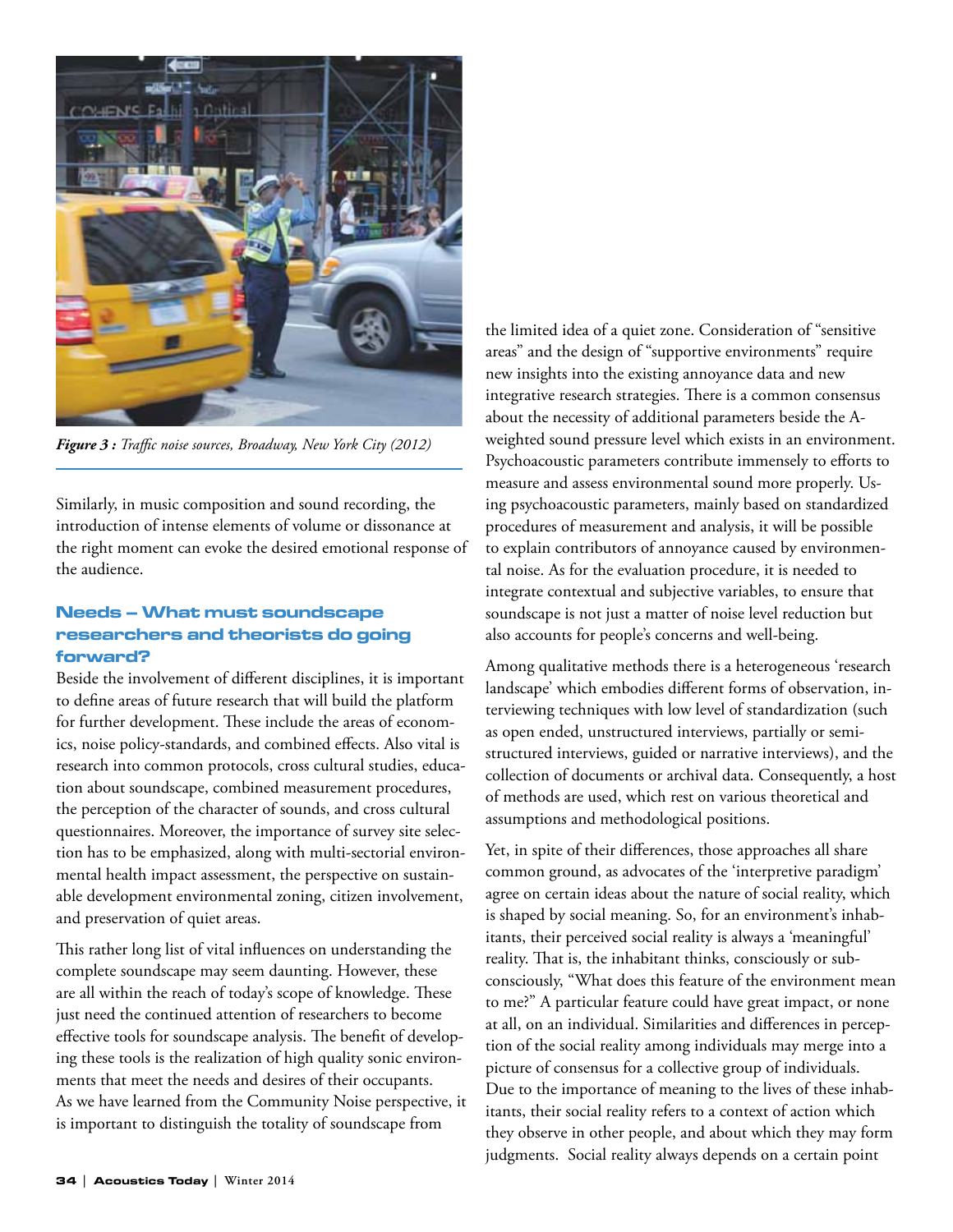of view or perspective and is therefore tied to social location. And lastly, since social reality is negotiated, it is always dynamic: social reality is a process. Clearly, this theoretical understanding of qualitative approaches will help to also understand what is meant by local expertise.

#### Research guided through local expertise

Local experts are those people who live in the area under investigation and provide their expertise to researchers and project designers through such processes as soundwalks and open interviews (Voigt and Shulte-Fortkamp, 2012). Soundwalks are participatory group sound and listening walks through the environment. During these exercises, soundscape analysts observe and measure the perceptual responses of the participants to the acoustical, visual, aesthetic, geographic, social, and cultural modalities. Participation of local experts in soundwalks enables us, as researchers and practitioners, to collect and analyze acoustical as well as perceptive data. This enhances the investigator's sensitivity for the particularities of the examined areas. As the multidimensional human perception cannot be easily reduced to singular values of physical unit, such as Aweighted decibels *(Figure 4)* there is an imperative to obtain higher order layers of local expert descriptions, which provide a path to the meaning of sounds - and what quality may make them perceived as noise, or conversely as a desired, even treasured resource. This emphasizes the importance of recognizing the composition of multiple sound sources. Based on earlier findings, the response to sound depends on the listener's mental, social, and geographical relation with the sound source. Hiramatsu (2004) has proposed a method for comparing sonic environments on the basis of physical properties of and experiences and/or memories of sonic environments.



*Figure 4 : Example of physical measurements of traffic sound – see instrument box and display on pole. Seocho-dong, Seoul (2009)*

# What are the inhabitants' expectations?

The attitude and the listener's expectations and experiences are significant parameters which may be used to comprehend the different perceptions and evaluations due to specific stimuli. People unconsciously gather the most important key features of the sonic environment, by experiencing this area in daily life. Mining these data on soundwalks and in interviews, and then combining them with the analysis of acoustical measurements via triangulation, sheds light on the phenomenon from different aspects.

# The soundwalk as an access tool to the sonic resource

The soundwalk, as one of the most important tools in the soundscape method, has variable procedures regarding the context, scientific issues, and approach (Fiebig et al. 2010). Over the past decades its focus has shifted from obtaining the researcher´s view to determining the people´s understanding of places. Mainly, the evaluation on rating scales and anno-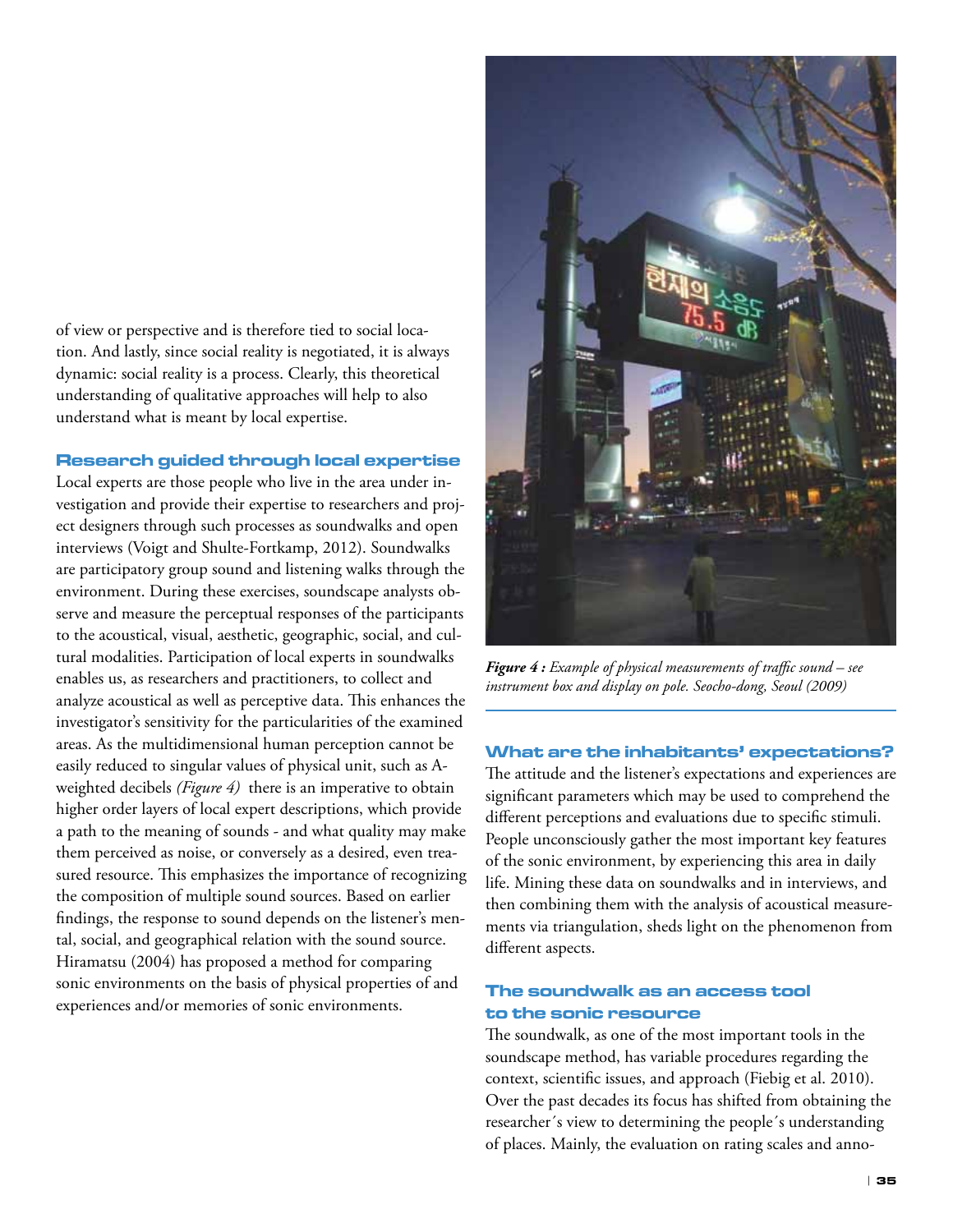

*Figure 5: Soundwalk with local experts, Berlin (2013)*

tating people's comments gains access to the experiences and expectations of the listening and observing attendee *(Figure 5).*

*For example,* the interview ques-

tions may relate to the people's agreement with a series of descriptions, on a verbal scale from "not-at-all" to "extremely."

Experiences include comparisons of similar and oppositional situations and show the time-grown development of the peoples' individual and collective mind (Voigt, 2013). They also refer to results of shifted strategies elaborated by previous decisions of acceptance and rejection of different soundscapes. This process of adjusting is described as "Passung" (Shulte-Fortkamp, 2010). That process considers all conscious and unconscious influences to the peoples' mind as they judge the appropriateness of sounds to sources, places, or situations.

Expectations of a known place imply a bandwidth of accepted occurrences which are often indicated by noticing the deviances. Descriptions and ratings of the situation, the location, occurrence, and sound sources, are the most common comments in the non-hierarchical, multiple layers of written reflections. Expanding the evaluation through situational discourse to an ad-hoc interview on the noted perception reveals additional layers of description.

In essence, data mining in the analysis of soundwalks goes beyond combining graphs vs. time with the notes of the attendees, and is already in process during data acquisition. The feedback given by the soundwalk participants after the original questioning enhances the analyst's insight into the meaning of sound to those local experts, and identifies how a particular sound may be perceived as a positive feature, or as noise.

#### Considering moderators

Obviously, the soundscape approach and its methods enable us to learn about the process of perception and evaluation sufficiently as they take into account the context, ambience, the usual interaction between listener and sound, as well as the multidimensionality of sound perception. By contrast, conventional methods often reduce the complexity of reality to controllable variables, which supposedly represent the scrutinized object. Furthermore, traditional tests (2-AFCmethod, A/B-comparison etc.) frequently neglect the contextdependency of human perception; they only provide artificial realities and diminish the complexity of perception to merely predetermined values, which do not completely correspond with perceptual authenticity. However, perception and evaluations entirely depend on the respective influences of the acoustic and non-acoustic moderators, as for example vegetation, neighborhood, and life-style.

# Application of soundscape analysis of local expertise to an outdoor public space

The development of the Nauener Platz in Berlin, a public place, is a pioneering example of how to collaborate in a soundscape approach with all project-relevant parties, or stakeholders. The Project "Nauener Platz - Remodelling for Young and Old" was conducted within the framework of the German government sponsored research program "Experimental Housing and Urban Development (ExWoSt)" of the "Federal Ministry of Transport, Building, and Urban Affairs (BMVBS)" by the "Federal Office for Building and Regional Planning (BBR)".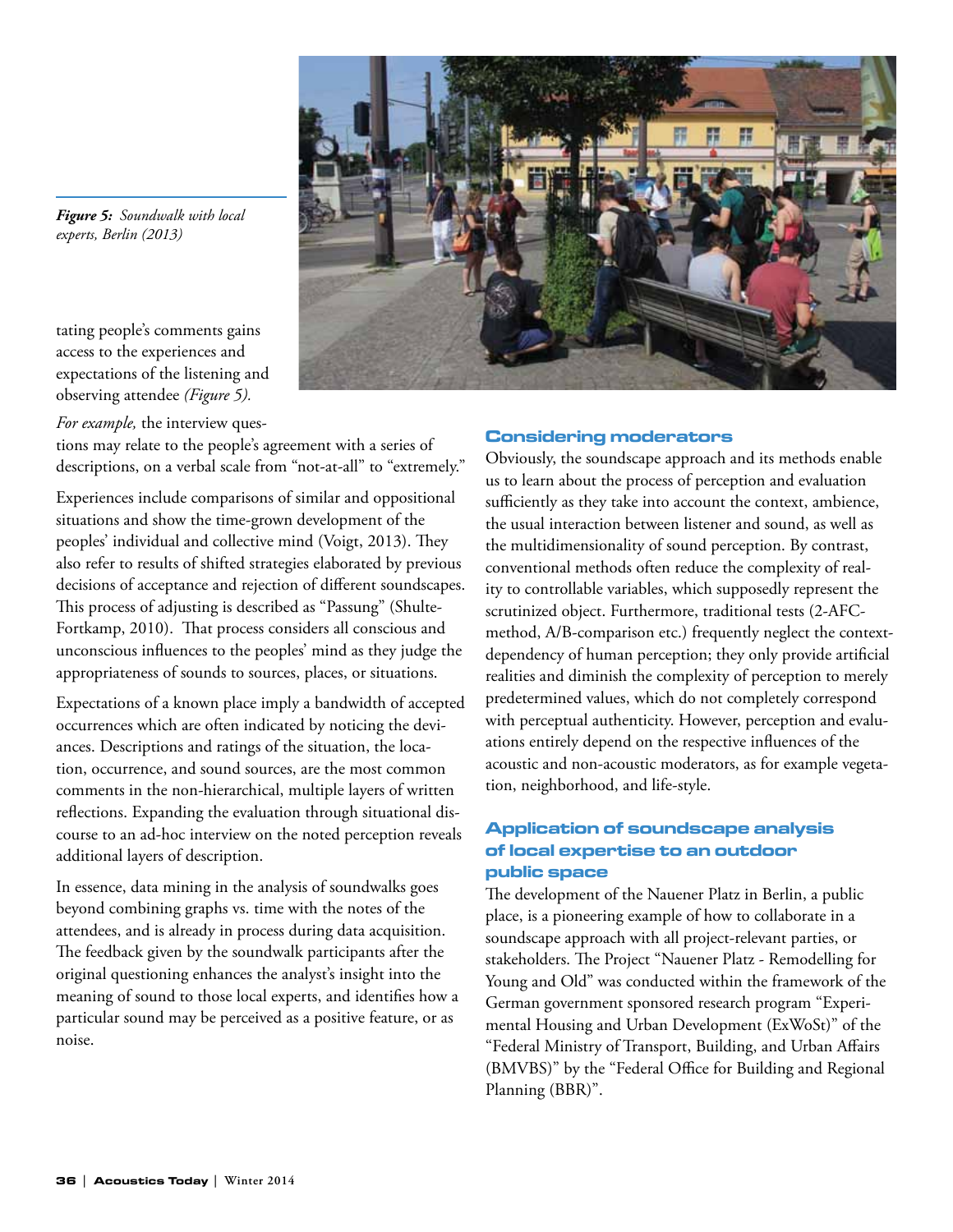

The key concept in the development of the outdoor public open place is the understanding that people living in the chosen area are the "real" experts concerning the evaluation of this place, according to their expectations and experiences of that place. Their knowledge is one of the most important investigative resources. The intention of the scientific research here is to learn about the meaning of the sounds and/or noise to those people, with respect to their living situation, and to implement adequate changes to effect an improvement of this place.



*Figure 6 : Scaling, Rating, Noting - Soundwalk, Berlin (2008)*

As the aim was to rebuild the place into one with social freedom, it was most relevant to involve those people who lived in the area from the very beginning *(Figure 6)*. Therefore, different approaches were carried out to get residents involved by,

for example, public hearings about the intention of renovating the place and meeting with different social groups to determine their different expectations through well-defined workshops. Attention was given to participants' gender and age, and also to interdisciplinarity in collaboration among the researchers. "Sound walking" with all its evaluation features also provided the attendees of the several groups with a bonding quality to the development of "their" new place *(Figure 7)*. This was crucial to the acceptance of the installed features, reflected by the low very level of vandalism after the renovation. In 2012 this project was honored through the European Soundscape Award (www.eea.europa.eu).



*Figures 7a* (left) *and 7b* (right) *: Nauener Platz, Berlin, in 2007 and 2009*

In the scientific research project "Dynamic arrangement of urban safety cultures" – in the framework of the German "Federal Ministry of Education and Research" (BMBF) – the soundscape approach delivered new insights on the influence of acoustics toward the feeling of safety toward public places. Soundwalks and subsequent narrative interviews with professional security experts as well as local experts widened the field of understanding about modifying the quality of participant-declared unwanted sounds. The sonic characteristics of the unwanted sounds were traced to the occurrences and situations in those places, with the participants identifying on a subconscious level indicators which then demanded higher attention.

The process of "tuning" urban areas, based on the expertise of the people's mind to improve the quality of life, is strongly related to the strategy of triangulation (Schulte-Fortkamp, 2010).This provides the theoretical framework within which to develop the solution and actualize the needed change in an area. In other words: approaching the field in this holistic manner is a necessary component for success. An effective and sustainable reduction of the number of highly annoyed people caused by noise, and increasing the number of people greatly pleased, is only possible with further scientific endeavors in the area of methods development, and the research and application of sonic effects.

# Community noise implications

In the community noise field, noise level maps can start to provide an understanding of noise reactions and reliably identify perception-related hot spots. Psychoacoustic parameter maps are particularly interesting in areas where the noise levels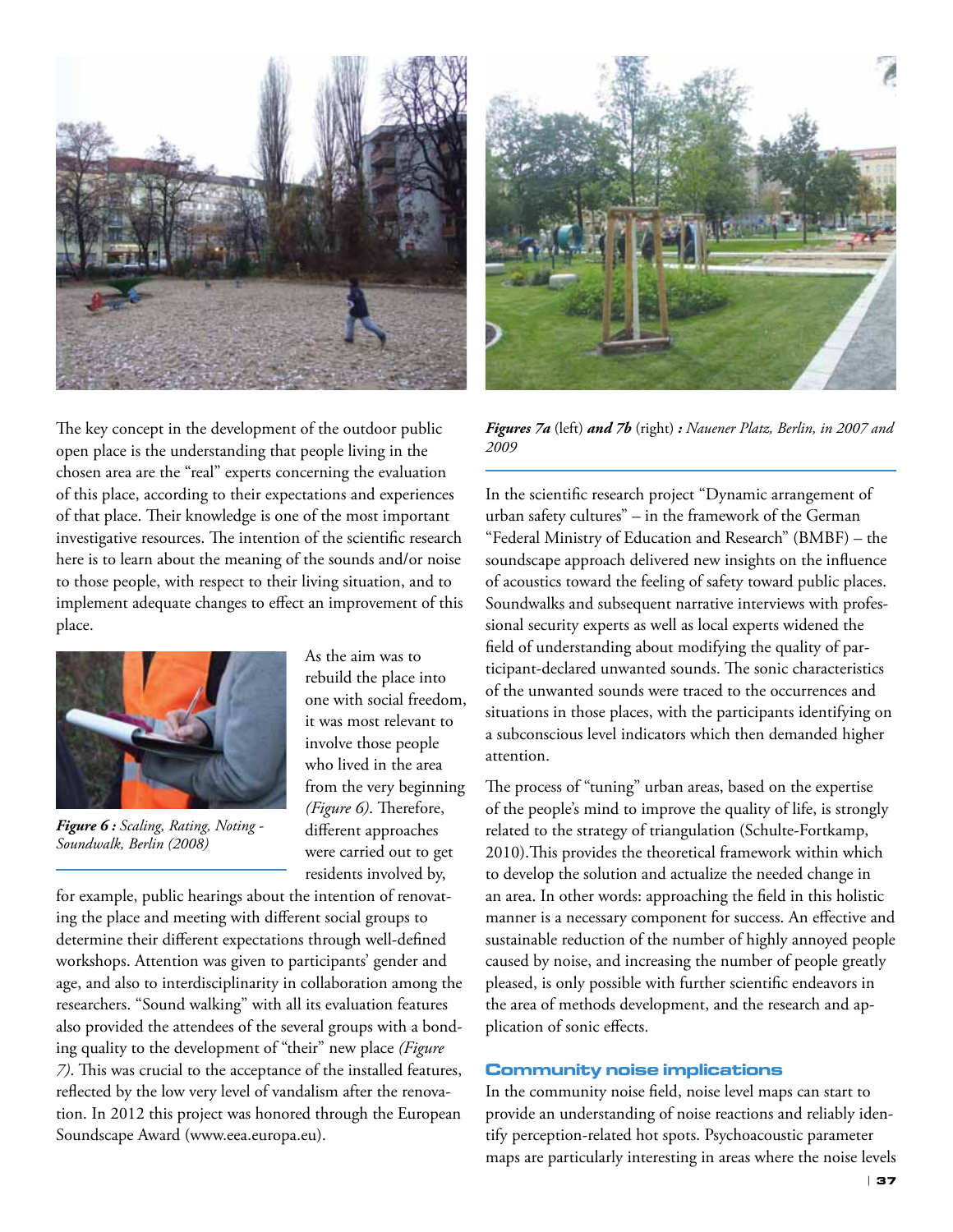# "Trying to do the right thing, play it straight, the right thing changes from state to state."

*Soul Asylum – Leave without a trace, 1992*

are marginal below the mandated noise level limits and offer an additional interpretation to identify the respective noise sources.

# What we have to think of when we talk about innovation through soundscape

In environmental health impact assessments (airports, rail tracks, roads) only the upper health limits of exposure are addressed. This leads to an attitude in government administration and policy to "fill up" the noise exposure to the maximum allowed.

Therefore, during the last 20 years noise exposure has spread from urban centers to suburban and rural areas and from day to nighttime - thereby reducing the viable options for restoration, undisturbed communication, while impairing public health and the environmental "quality of life."

Due to this unfavorable development recent strategy papers, guidelines and directives have stressed a change in noise policy and administration towards more perception oriented and sustainable assessments, including the protection of quiet and sensitive areas and times.

*For example:* it was the task of WG-3 of COST Action TD0804 to reconcile and integrate classical and soundscape oriented means ("harmonizing") and link those with quality of life and health related outcomes, in order to find appropriate strategies at different scales of assessment and implementation (Lercher and Schulte-Fortkamp, 2013).

There is still a lack of willingness and often ignorance among policy makers to use soundscape techniques in noise action plans and for the protection of quiet areas. Funding agencies still hesitate to fund soundscape projects.

The situation differs, however, broadly from country to country:

'Trying to do the right thing, play it straight, the right thing changes from state to state'

(Soul Asylum – Leave without a trace, 1992)

In order to take the full advantage of the benefits of the soundscape approach, it has to be accepted that:

- the involvement of different disciplines is needed to identify the resources in human and physical terms;
- soundscape research is the appropriate platform for further development in standards for improvement of the ecology and economy, as well as for noise policy-standards concerning the enhancement of quality of life;
- there is the need to link public Quality of Life and Health to Soundscape;
- there is the urgent need for the International Organization for Standardization (ISO) Working Group 54 of ISO / TC 43 / SC 1 to reach consensus on the soundscape definition standard ISO/DIS 12913-1, to provide the necessary stimulus for further worldwide progress.

# Architectural Design Implications

The soundscape methods described above may be easily transferred to the fields of architectural and urban design, for projects which include building interior and exterior spaces, site planning, urban and transportation planning, public parks, and more (Brambilla and Maffei, 2010). The soundscape method can be most effectively used to address acoustical concerns as early as possible in the architectural design process, even in the inspiration (vision) phase of a project.

Sonic perceptions of the built environment are often a vital part of the vision for a project, and must be expressed at the outset to be fully incorporated in the design. In this approach, design inputs are solicited from all stakeholders and design team members very early, before programming. Innovative project delivery methods and contract structures such as IPD (Integrated Project Delivery), unlike the traditional design-bid-build method, assign shared risk and reward among the design, construction and management teams. This offers great opportunities for practitioners, through soundscaping, to include acoustics in the initial project discussions, and to advance the implementation of quality sonic environments.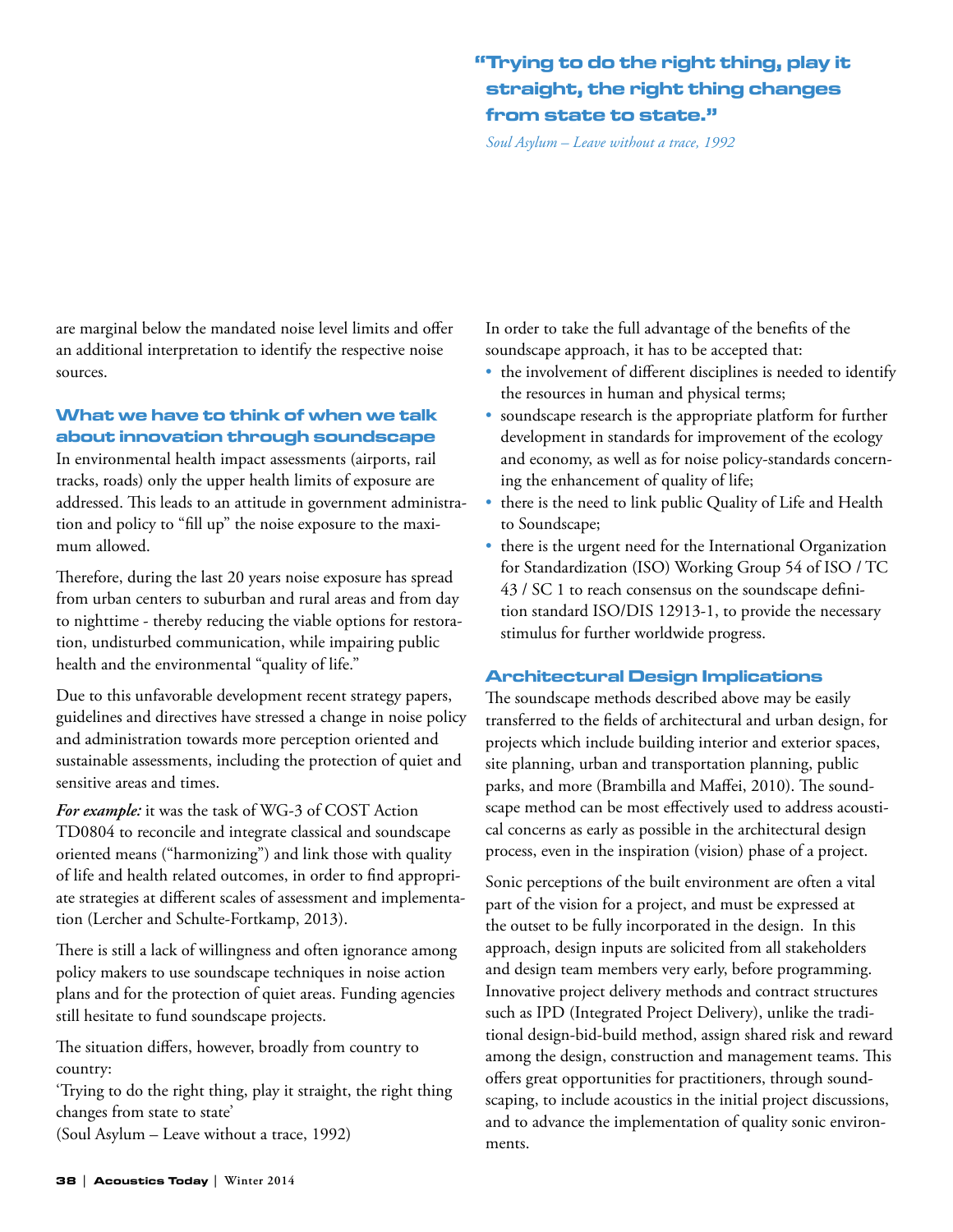There is a striking congruency between architectural design and sound recording for music in the application of soundscape methods. How can the designer/composer ensure that their work will be successful? As Schafer said, "Orchestration is a musician's business. I am going to treat the world as a macrocosmic musical composition" (Schafer, 1977). To quote Cage, "Music is sounds, sound around us whether we are in or out of concert halls"(Warner and Cox, 2004). The answer to these questions is intriguing.

So many soundscapes – found, archived, preserved or composed – consist of multiple sound elements. The interaction among these individual sounds can conflict and obscure, or complement and harmonize. The creation of sound recordings through the multi-track production process offers a point of view into how an overall soundscape can be successfully created, and multiple sounds effectively orchestrated (Case, 2013). The parallels between the music production process and the architectural design process offer insights about how soundscape methods may help the composer/designer to create a meaningful "sense of place" within the listener.

#### What's next?

The link between the fruits of soundscape research and their application to sonic environments which provide a sense of comfort and well-being is currently being developed. The focus of project soundscape designers is to establish consistent means to gain the stakeholder acceptance needed to implement these exciting, effective and creative tools. The ultimate goal here is for the soundscape tool to be recognized as so powerful, so effective, and so influential that private developers, architects and urban planners will understand that they must use it, or risk the failure of their project. Perhaps too large a goal? We think not. The soundscape method is the logical and practical extension of an idea that was decades in the making, yet just now coming of age. There are many precedents to this approach in the built environment community, which are now coming to the fore. The timing is propitious and the benefits are enormous. Stay Tuned!

#### Biosketches



*Bennett M. Brooks* is President of Brooks Acoustics Corporation (BAC). He believes that environments should provide a sonic dimension which promotes a sense of wellbeing. He is a licensed Professional Engineer, Fellow of the Acoustical Society of America, Member of the Institute of Noise Control Engineering, and Past President of

the National Council of Acoustical Consultants.

*Brigitte Schulte-Fortkamp* is Professor of Psychoacoustics and Noise Effects at the Institute of Fluid Mechanics and Engineering Acoustics, Technical University of Berlin, Germany and ASA Vice President, 2011-2012. She received the European Soundscape Award in 2012.





*Kay S. Voigt* was research assistant in the department of Psychoacoustics and Noise Effects of the Institute of Fluid Mechanics and Engineering Acoustics in the Technical University of Berlin, Germany. Currently he is working as freelance researcher in acoustics and sound engineering.

*Alex U. Case* is Associate Professor of Sound Recording Technology at the University of Massachusetts Lowell, USA, a member of the Audio Engineering Society, and a Fellow of the Acoustical Society of America.



He is a former Chair of the AES Education Committee and the ASA Technical Committee for Architectural Acoustics.